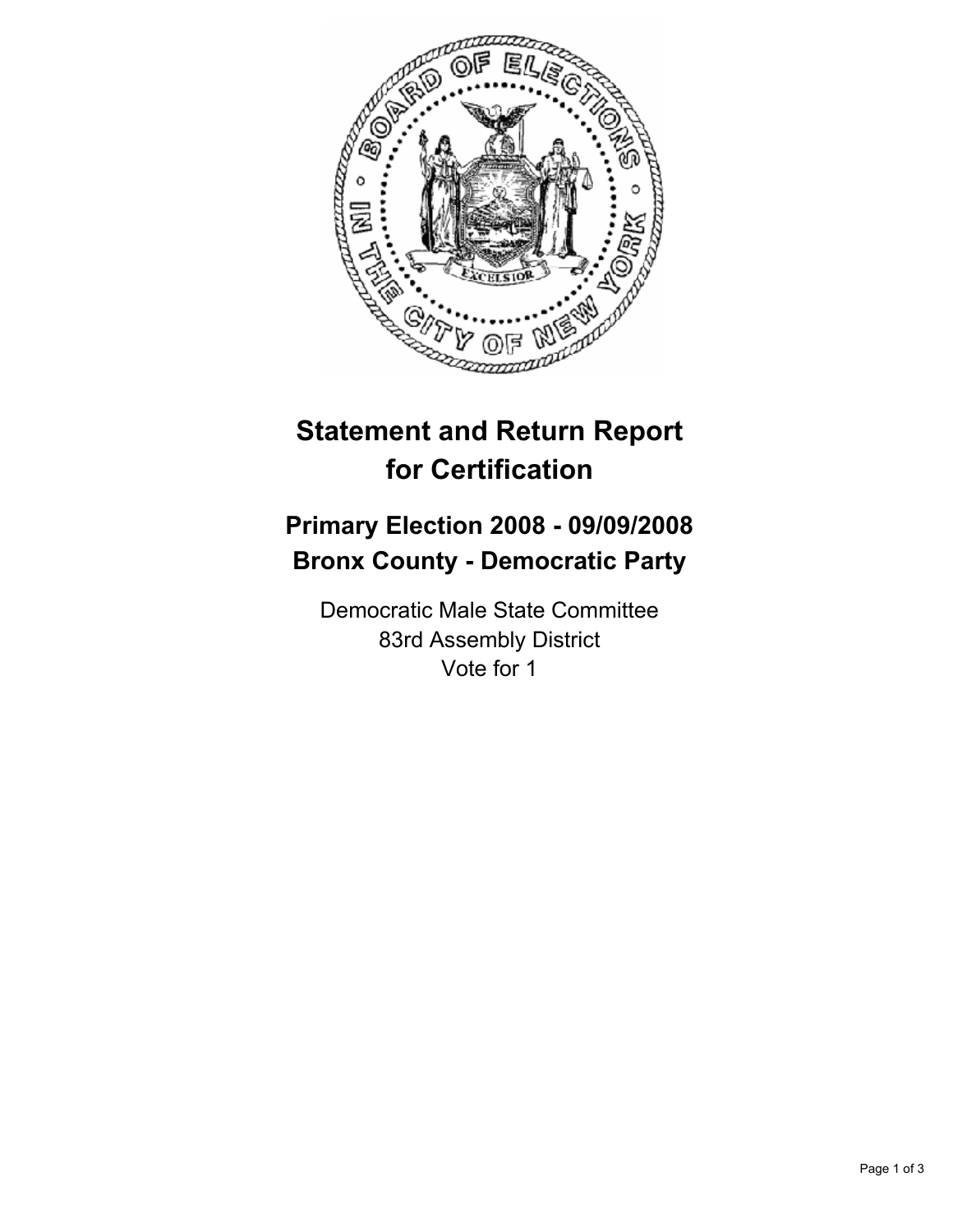

## **Assembly District 83**

| <b>Total Votes</b>     | 3,801 |
|------------------------|-------|
| NATHAN BUBBA DUKES     | 874   |
| <b>JAMAAL T BAILEY</b> | 2,927 |
| AFFIDAVIT              | 245   |
| ABSENTEE/MILITARY      | 225   |
| <b>EMERGENCY</b>       | 28    |